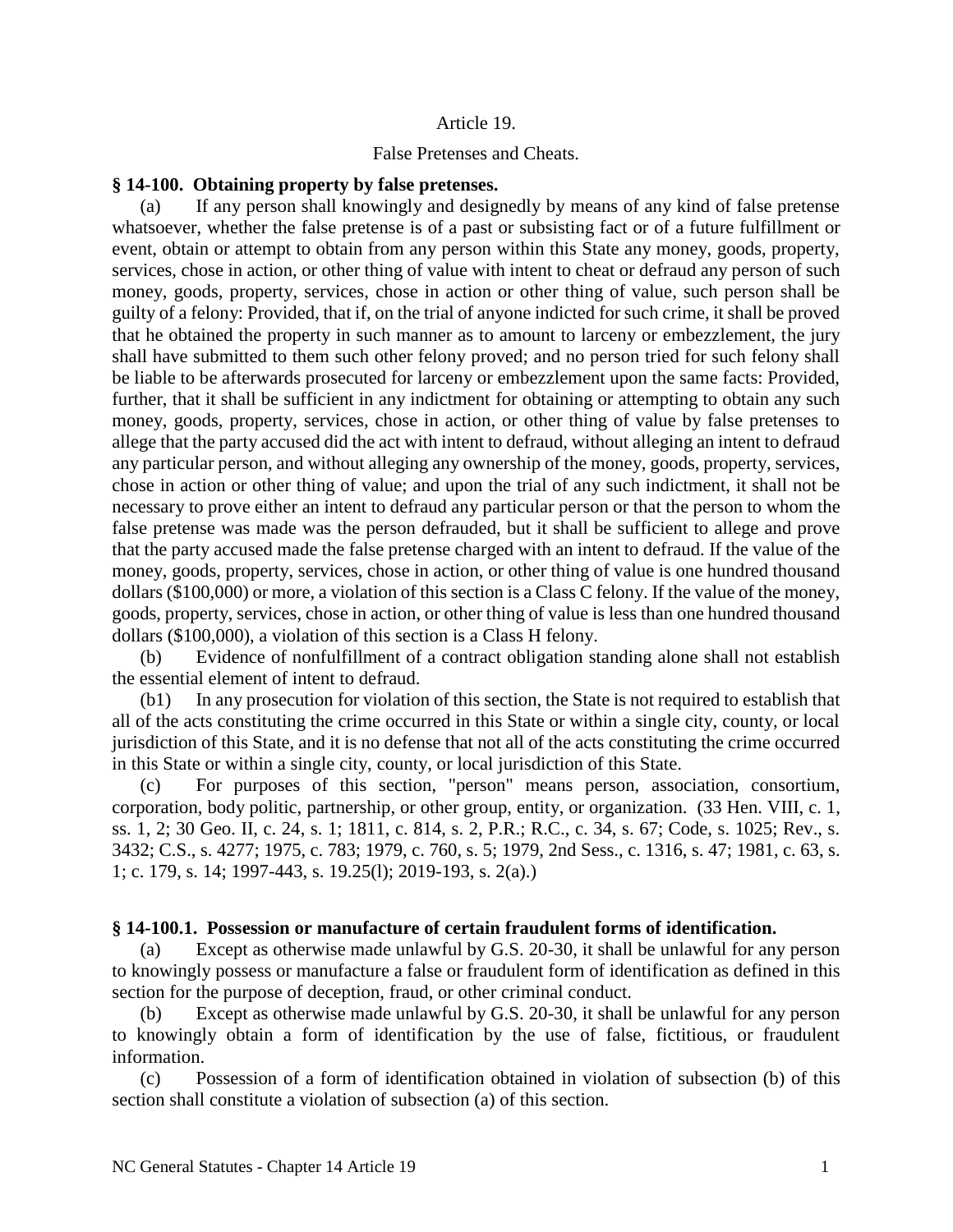(d) For purposes of this section, a "form of identification" means any of the following or any replica thereof:

- (1) An identification card containing a picture, issued by any department, agency, or subdivision of the State of North Carolina, the federal government, or any other state.
- (2) A military identification card containing a picture.
- (3) A passport.
- (4) An alien registration card containing a picture.

(e) A violation of this section shall be punished as a Class 1 misdemeanor. (2001-461, s. 1; 2001-487, s. 42(a).)

## **§ 14-101. Obtaining signatures by false pretenses.**

If any person, with intent to defraud or cheat another, shall designedly, by color of any false token or writing, or by any other false pretense, obtain the signature of any person to any written instrument, the false making of which would be punishable as forgery, he shall be punished as a Class H felon. (1871-2, c. 92; Code, s. 1026; Rev., s. 3433; C.S., s. 4278; 1945, c. 635; 1979, c. 760, s. 5; 1979 2nd Sess., c. 1316, s. 47; 1981, c. 63, s. 1, c. 179, s. 14; 1993, c. 539, s. 1181; 1994, Ex. Sess., c. 24, s. 14(c).)

## **§ 14-102. Obtaining property by false representation of pedigree of animals.**

If any person shall, with intent to defraud or cheat, knowingly represent any animal for breeding purposes as being of greater degree of any particular strain of blood than such animal actually possesses, and by such representation obtain from any other person money or other thing of value, he shall be guilty of a Class 2 misdemeanor. (1891, c. 94, s. 2; Rev., s. 3307; C.S., s. 4279; 1993, c. 539, s. 40; 1994, Ex. Sess., c. 24, s. 14(c).)

## **§ 14-103. Obtaining certificate of registration of animals by false representation.**

If any person shall, by any false representation or pretense, with intent to defraud or cheat, obtain from any club, association, society or company for the improvement of the breed of cattle, horses, sheep, swine, fowls or other domestic animals or birds, a certificate of registration of any animal in the herd register of any such association, society or company, or a transfer of any such registration, upon conviction thereof, the person is guilty of a Class 3 misdemeanor. (1891, c. 94, s. 1; Rev. s. 3308; C.S., s. 4280; 1993, c. 539, s. 41; 1994, Ex. Sess., c. 24, s. 14(c).)

## **§ 14-104. Obtaining advances under promise to work and pay for same.**

If any person, with intent to cheat or defraud another, shall obtain any advances in money, provisions, goods, wares or merchandise of any description from any other person or corporation upon and by color of any promise or agreement that the person making the same will begin any work or labor of any description for such person or corporation from whom the advances are obtained, and the person making the promise or agreement shall willfully fail, without a lawful excuse, to commence or complete such work according to contract, he shall be guilty of a Class 2 misdemeanor. (1889, c. 444; 1891, c. 106; 1905, c. 411; Rev., s. 3431; C.S., s. 4281; 1993, c. 539, s. 42; 1994, Ex. Sess., c. 24, s. 14(c).)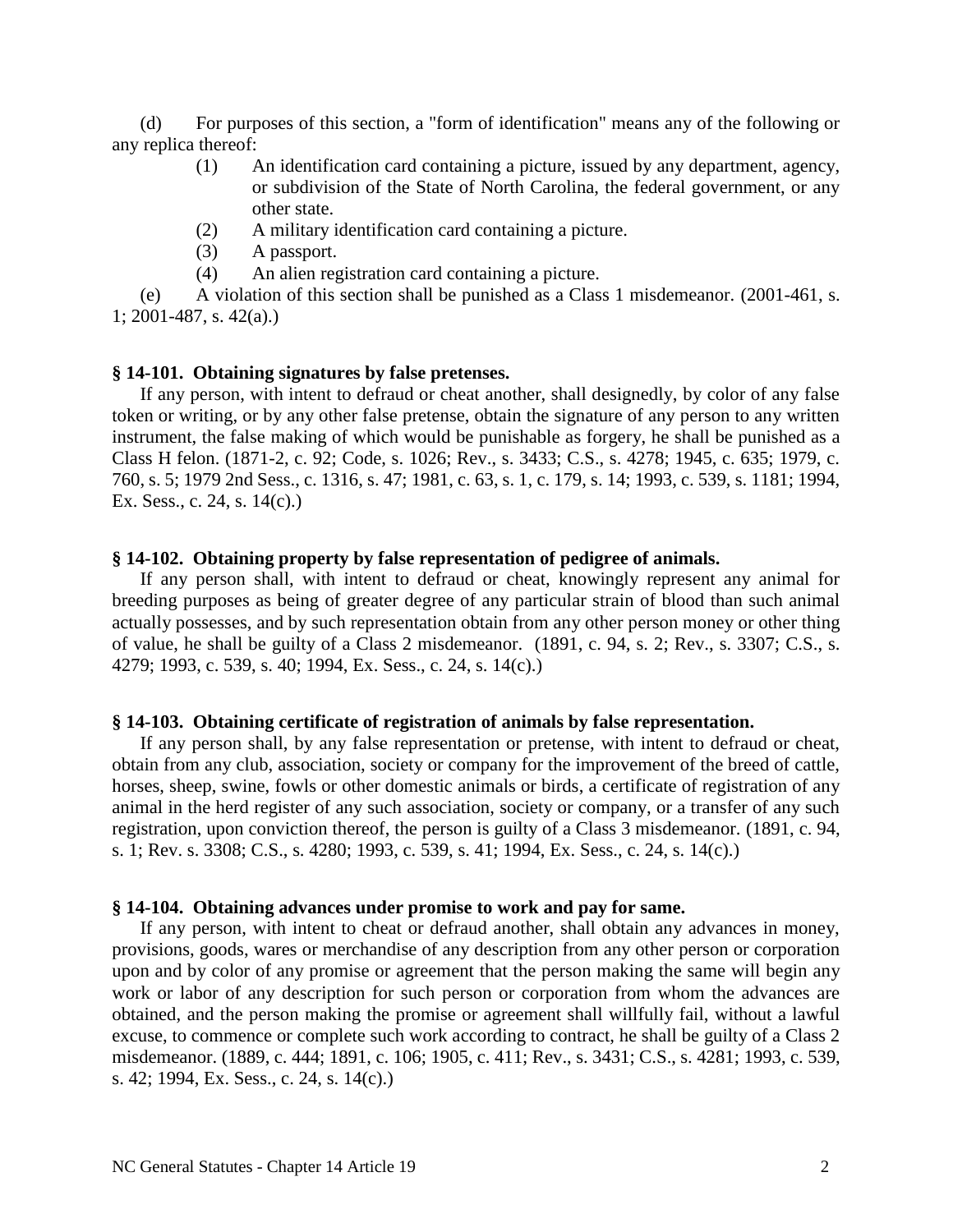## **§ 14-105. Obtaining advances under written promise to pay therefor out of designated property.**

If any person shall obtain any advances in money, provisions, goods, wares or merchandise of any description from any other person or corporation, upon any written representation that the person making the same is the owner of any article of produce, or of any other specific chattel or personal property, which property, or the proceeds of which the owner in such representation thereby agrees to apply to the discharge of the debt so created, and the owner shall fail to apply such produce or other property, or the proceeds thereof, in accordance with such agreement, or shall dispose of the same in any other manner than is so agreed upon by the parties to the transaction, the person so offending shall be guilty of a misdemeanor, whether he shall or shall not have been the owner of any such property at the time such representation was made. Any person violating any provision of this section shall be guilty of a Class 2 misdemeanor. (1879, cc. 185, 186; Code, s. 1027; 1905, c. 104; Rev., s. 3434; C.S., s. 4282; 1969, c. 1224, s. 9; 1993, c. 539, s. 43; 1994, Ex. Sess., c. 24, s. 14(c).)

## **§ 14-106. Obtaining property in return for worthless check, draft or order.**

Every person who, with intent to cheat and defraud another, shall obtain money, credit, goods, wares or any other thing of value by means of a check, draft or order of any kind upon any bank, person, firm or corporation, not indebted to the drawer, or where he has not provided for the payment or acceptance of the same, and the same be not paid upon presentation, shall be guilty of a Class 3 misdemeanor. The giving of the aforesaid worthless check, draft, or order shall be prima facie evidence of an intent to cheat and defraud. (1907, c. 975; 1909, c. 647; C.S., s. 4283; 1993, c. 539, s. 44; 1994, Ex. Sess., c. 24, s. 14(c); 2013-360, s. 18B.14(a).)

## **§ 14-107. Worthless checks; multiple presentment of checks.**

(a) It is unlawful for any person, firm or corporation, to draw, make, utter or issue and deliver to another, any check or draft on any bank or depository, for the payment of money or its equivalent, knowing at the time of the making, drawing, uttering, issuing and delivering the check or draft, that the maker or drawer of it:

- (1) Has not sufficient funds on deposit in or credit with the bank or depository with which to pay the check or draft upon presentation, or
- (2) Has previously presented the check or draft for the payment of money or its equivalent.

(b) It is unlawful for any person, firm or corporation to solicit or to aid and abet any other person, firm or corporation to draw, make, utter or issue and deliver to any person, firm or corporation, any check or draft on any bank or depository for the payment of money or its equivalent, being informed, knowing or having reasonable grounds for believing at the time of the soliciting or the aiding and abetting that the maker or the drawer of the check or draft:

- (1) Has not sufficient funds on deposit in, or credit with, the bank or depository with which to pay the check or draft upon presentation, or
- (2) Has previously presented the check or draft for the payment of money or its equivalent.

(c) The word "credit" as used in this section means an arrangement or understanding with the bank or depository for the payment of a check or draft.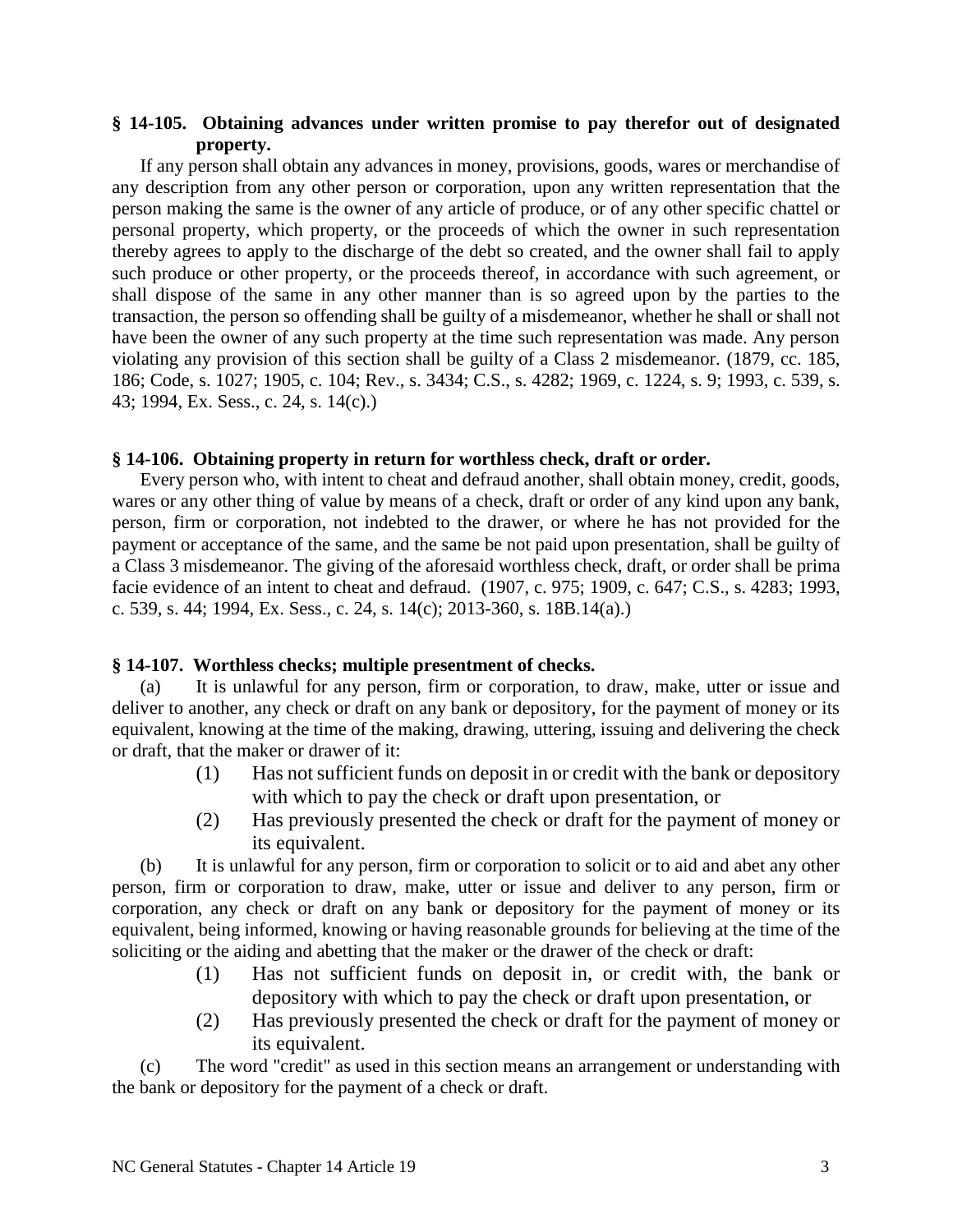(d) A violation of this section is a Class I felony if the amount of the check or draft is more than two thousand dollars (\$2,000). If the amount of the check or draft is two thousand dollars (\$2,000) or less, a violation of this section is a misdemeanor punishable as follows:

- (1) Except as provided in subdivision (3) or (4) of this subsection, the person is guilty of a Class 3 misdemeanor. Provided, however, if the person has been convicted three times of violating this section, the person shall on the fourth and all subsequent convictions (i) be punished as for a Class 1 misdemeanor and (ii) be ordered, as a condition of probation, to refrain from maintaining a checking account or making or uttering a check for three years.
- (2) Repealed by Session Laws 1999-408, s. 1, effective December 1, 1999.
- (3) If the check or draft is drawn upon a nonexistent account, the person is guilty of a Class 1 misdemeanor.
- (4) If the check or draft is drawn upon an account that has been closed by the drawer, or that the drawer knows to have been closed by the bank or depository, prior to time the check is drawn, the person is guilty of a Class 1 misdemeanor.

(e) In deciding to impose any sentence other than an active prison sentence, the sentencing judge shall consider and may require, in accordance with the provisions of G.S. 15A-1343, restitution to the victim for (i) the amount of the check or draft, (ii) any service charges imposed on the payee by a bank or depository for processing the dishonored check, and (iii) any processing fees imposed by the payee pursuant to G.S. 25-3-506, and each prosecuting witness (whether or not under subpoena) shall be entitled to a witness fee as provided by G.S. 7A-314 which shall be taxed as part of the cost and assessed to the defendant. (1925, c. 14; 1927, c. 62; 1929, c. 273, ss. 1, 2; 1931, cc. 63, 138; 1933, cc. 43, 64, 93, 170, 265, 362, 458; 1939, c. 346; 1949, cc. 183, 332; 1951, c. 356; 1961, c. 89; 1963, cc. 73, 547, 870; 1967, c. 49, s. 1; c. 661, s. 1; 1969, c. 157; c. 876, s. 1; cc. 909, 1014; c. 1224, s. 10; 1971, c. 243, s. 1; 1977, c. 885; 1979, c. 837; 1983, c. 741; 1991, c. 523, s. 1; 1993, c. 374, s. 2; c. 539, ss. 45, 1182; 1994, Ex. Sess., c. 24, s. 14(c); 1995 (Reg. Sess., 1996), c. 742, s. 11; 1999-408, s. 1; 2013-244, s. 4; 2013-360, s. 18B.14(b).)

# **§ 14-107.1. Prima facie evidence in worthless check cases.**

- (a) Unless the context otherwise requires, the following definitions apply in this section:
	- (1) Check Passer. A natural person who draws, makes, utters, or issues and delivers, or causes to be delivered to another any check or draft on any bank or depository for the payment of money or its equivalent.
	- (2) Acceptor. A person, firm, corporation or any authorized employee thereof accepting a check or draft from a check passer.
	- (3) Check Taker. A natural person who is an acceptor, or an employee or agent of an acceptor, of a check or draft in a face-to-face transaction.

(b) In prosecutions under G.S. 14-107 the prima facie evidence provisions of subsections (d) and (e) apply if all the conditions of subdivisions (1) through (7) below are met. The prima facie evidence provisions of subsection (e) apply if only conditions (5) through (7) are met. The conditions are:

(1) The check or draft is delivered to a check taker.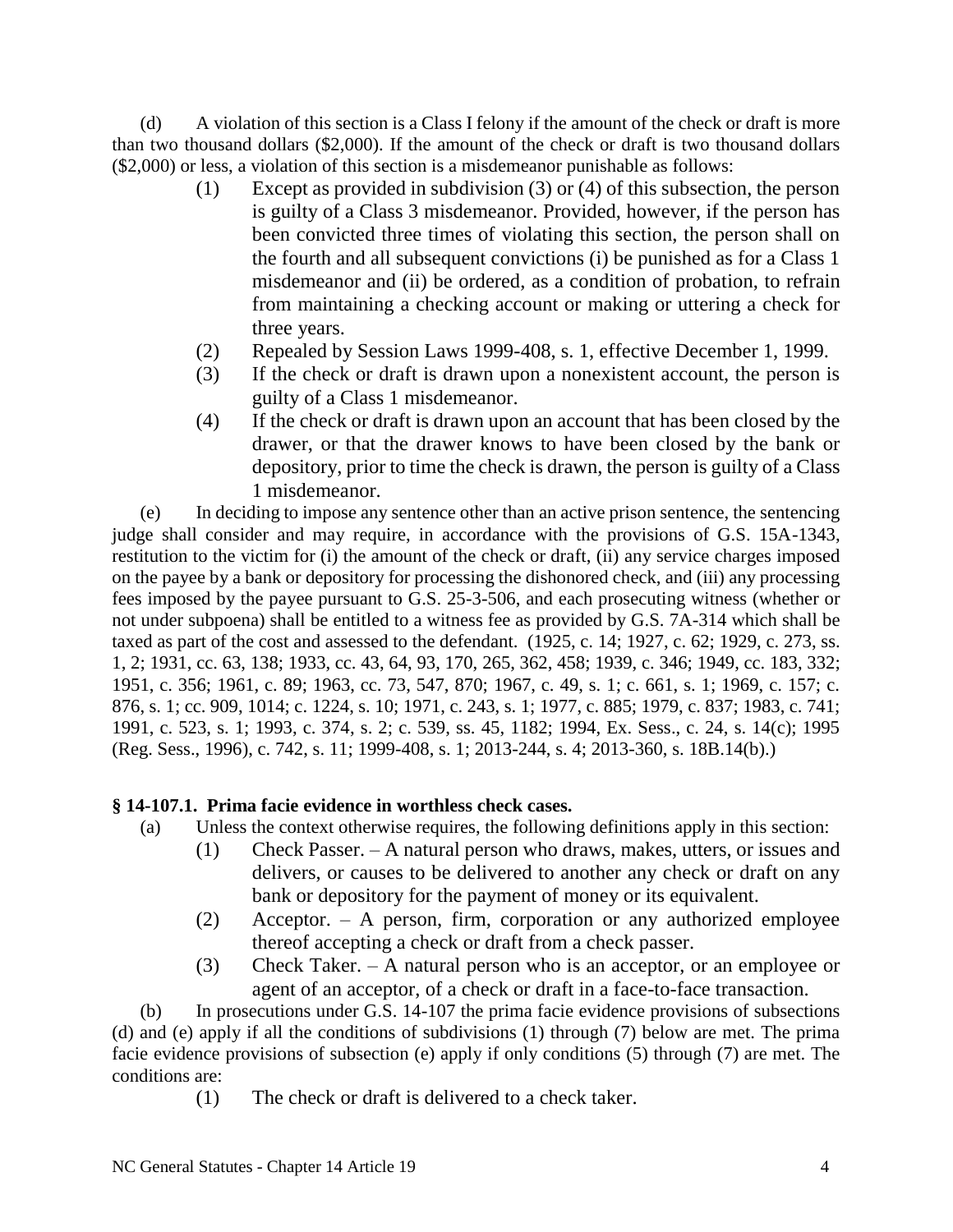- (2) The name and mailing address of the check passer are written or printed on the check or draft, and the check taker or acceptor shall not be required to write or print the race or gender of the check passer on the check or draft.
- (3) The check taker identifies the check passer at the time of accepting the check by means of a North Carolina driver's license, a special identification card issued pursuant to G.S. 20-37.7, or other reliable serially numbered identification card containing a photograph and mailing address of the person in question.
- (4) The license or identification card number of the check passer appears on the check or draft.
- (5) After dishonor of the check or draft by the bank or depository, the acceptor sends the check passer a letter by certified mail, to the address recorded on the check, identifying the check or draft, setting forth the circumstances of dishonor, and requesting rectification of any bank error or other error in connection with the transaction within 10 days.

An acceptor may advise the check passer in a letter that legal action may be taken against him if payment is not made within the prescribed time period. Such letter, however, shall be in a form which does not violate applicable provisions of Article 2 of Chapter 75.

- (6) The acceptor files the affidavit described in subdivision (7) with a judicial official, as defined in G.S. 15A-101(5), before issuance of the first process or pleading in the prosecution under G.S. 14-107. The affidavit must be kept in the case file (attached to the criminal pleading in the case).
- (7) The affidavit of the acceptor, sworn to before a person authorized to administer oaths, must:
	- a. State the facts surrounding acceptance of the check or draft. If the conditions set forth in subdivisions (1) through (5) have been met, the specific facts demonstrating observance of those conditions must be stated.
	- b. Indicate that at least 15 days have elapsed since the mailing of the letter required under subdivision (5) and that the check passer has failed to rectify any error that may have occurred with respect to the dishonored check or draft.
	- c. Have attached a copy of the letter sent to the check passer pursuant to subdivision  $(5)$ .
	- d. Have attached the receipt, or a copy of it, from the United States Postal Service certifying the mailing of the letter described in subdivision (5).
	- e. Have attached the check or draft or a copy thereof, including any stamp, marking or attachment indicating the reason for dishonor.

(c) In prosecutions under G.S. 14-107, where the check or draft is delivered to the acceptor by mail, or delivered other than in person, the prima facie evidence rule in subsections (d) and (e) shall apply if all the conditions below are met. The prima facie evidence rule in subsection (e) shall apply if conditions (5) through (7) below are met. The conditions are: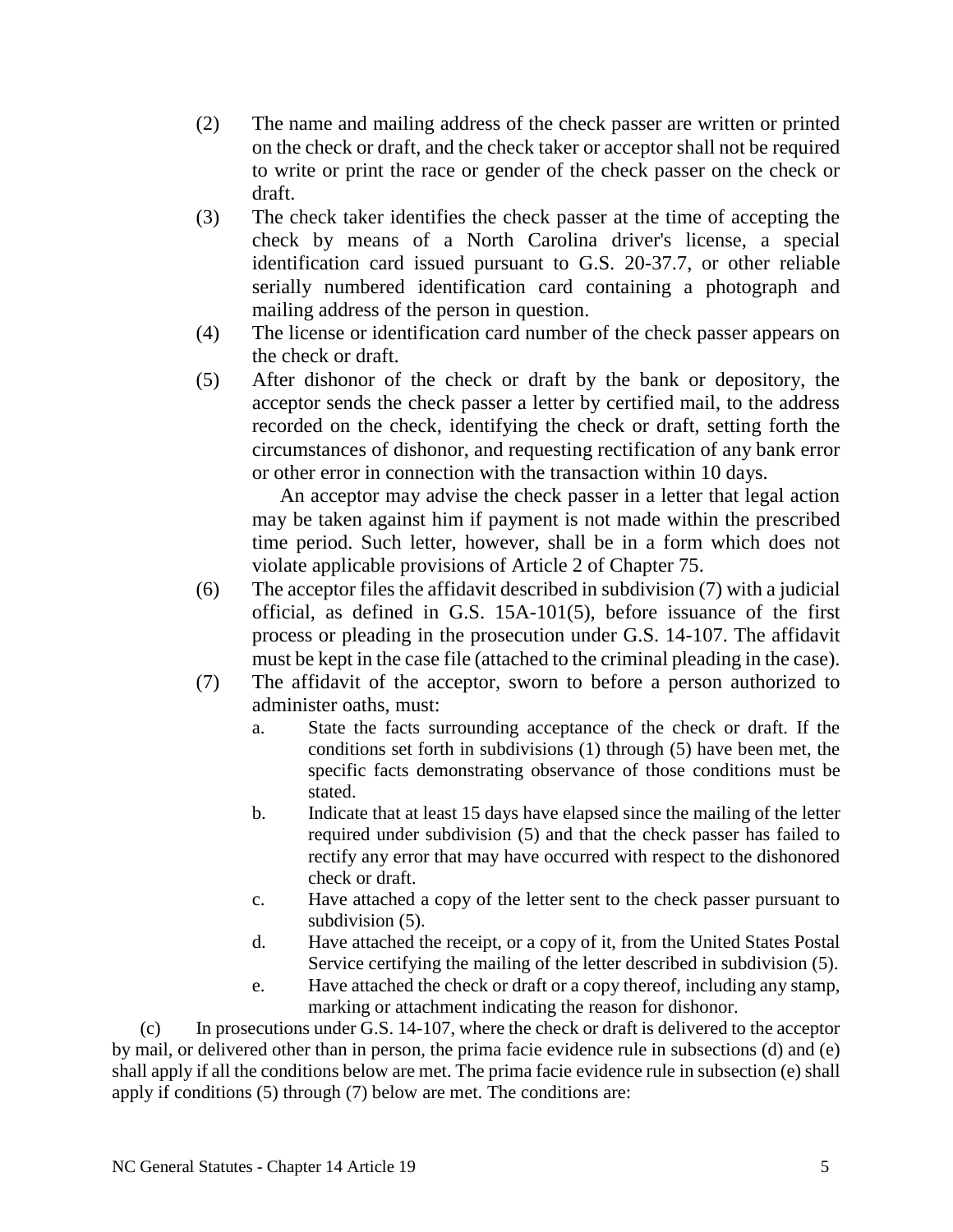- (1) The check or draft is delivered to the acceptor by United States mail, or by some person or instrumentality other than a check passer.
- (2) The name and mailing address of the check passer are recorded on the check or draft.
- (3) The acceptor has previously identified the check passer, at the time of opening the account, establishing the course of dealing, or initiating the lease or contract, by means of a North Carolina driver's license, a special identification card issued pursuant to G.S. 20-37.7, or other reliable serially numbered identification card containing a photograph and mailing address of the person in question, and obtained the signature of the person or persons who will be making payments on the account, course of dealing, lease or contract, and such signature is retained in the account file.
- (4) The acceptor compares the name, address, and signature on the check with the name, address, and signature on file in the account, course of dealing, lease, or contract, and notes that the information contained on the check corresponds with the information contained in the file, and the signature on the check appears genuine when compared to the signature in the file.
- (5) After dishonor of the check or draft by the bank or depository, the acceptor sends the check passer a letter by certified mail to the address recorded on the check or draft identifying the check or draft, setting forth the circumstances of dishonor and requesting rectification of any bank error or other error in connection with the transaction within 10 days.

An acceptor may advise the check passer in a letter that legal action may be taken against him if payment is not made within the prescribed time period. Such letter, however, shall be in a form which does not violate applicable provisions of Article 2 of Chapter 75.

- (6) The acceptor files the affidavits described in subdivision (7) of this subsection with a judicial official, as defined in G.S. 15A-101(5), before issuance of the first process or pleading in the prosecution under G.S. 14-107. The affidavit must be kept in the case file (attached to the criminal pleading in the case).
- (7) The affidavit of the acceptor, sworn to before a person authorized to administer oaths, must:
	- a. State the facts surrounding acceptance of the check or draft. If the conditions set forth in subdivisions (1) through (5) have been met, the specific facts demonstrating observance of those conditions must be stated.
	- b. Indicate that at least 15 days have elapsed since the mailing of the letter required under subdivision (5) and that the check passer has failed to rectify any error that may have occurred with respect to the dishonored check or draft.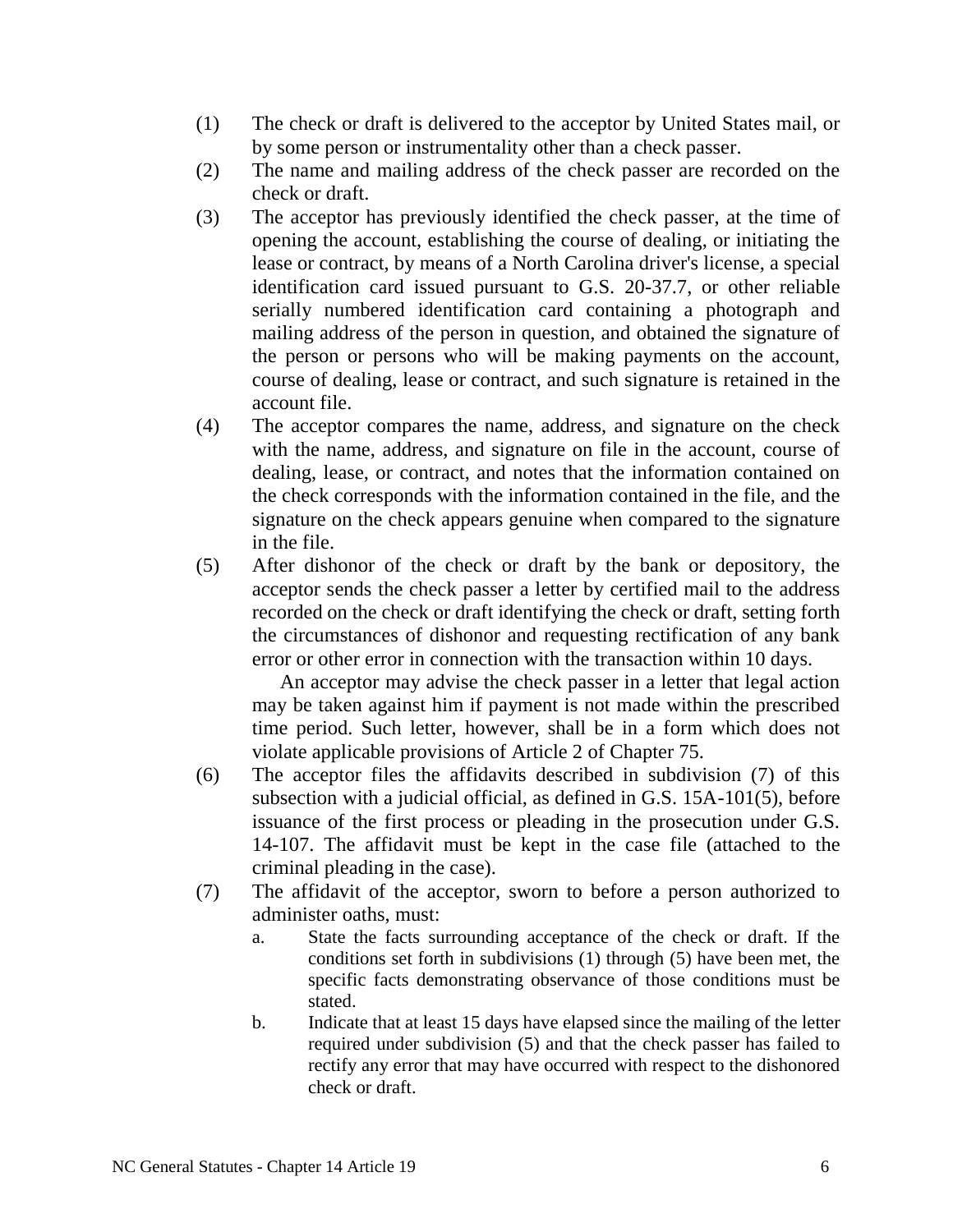- c. Have attached a copy of the letter sent to the check passer pursuant to subdivision  $(5)$ .
- d. Have attached the receipt, or a copy of it, from the United States Postal Service certifying the mailing of the letter described in subdivision (5).
- e. Have attached the check or draft or a copy thereof, including any stamp, marking or attachment indicating the reason for dishonor.

(d) If the conditions of subsection (b) or (c) have been met, proof of meeting them is prima facie evidence that the person charged was in fact the identified check passer.

(e) If the bank or depository dishonoring a check or draft has returned it in the regular course of business stamped or marked or with an attachment indicating the reason for dishonor, the check or draft and any attachment may be introduced in evidence and constitute prima facie evidence of the facts of dishonor if the conditions of subdivisions (5) through (7) of subsection (b) or subdivisions (5) through (7) of subsection (c) have been met. The reason for dishonor may be indicated with terms that include, but are not limited to, the following: "insufficient funds," "no account," "account closed," "NSF," "uncollected," "unable to locate," "stale dated," "postdated," "endorsement irregular," "signature irregular," "nonnegotiable," "altered," "unable to process," "refer to maker," "duplicate presentment," "forgery," "noncompliant," or "UCD noncompliant." The fact that the check or draft was returned dishonored may be received as evidence that the check passer had no credit with the bank or depository for payment of the check or draft.

(f) An affidavit by an employee of a bank or depository who has personal knowledge of the facts stated in the affidavit sworn to and properly executed before an official authorized to administer oaths is admissible in evidence without further authentication in a hearing or trial pursuant to a prosecution under G.S. 14-107 in the District Court Division of the General Court of Justice with respect to the facts of dishonor of the check or draft, including the existence of an account, the date the check or draft was processed, whether there were sufficient funds in an account to pay the check or draft, and other related matters. If the defendant requests that the bank or depository employee personally testify in the hearing or trial, the defendant may subpoena the employee. The defendant shall be provided a copy of the affidavit prior to trial and shall have the opportunity to subpoena the affiant for trial. (1979, c. 615, s. 1; 1985, c. 650, s. 1; 1989, c. 421; 1997-149, s. 1; 2013-244, s. 5.)

# **§ 14-107.2. Program for collection in worthless check cases.**

(a) As used in this section, the terms "check passer" and "check taker" have the same meaning as defined in G.S. 14-107.1.

(a1) The Administrative Office of the Courts may authorize the establishment of a program for the collection of worthless checks in any prosecutorial district where economically feasible. The Administrative Office of the Courts may consider the following factors when making a feasibility determination:

- (1) The population of the district.
- (2) The number of worthless check prosecutions in the district.
- (3) The availability of personnel and equipment in the district.

(b) Upon authorization by the Administrative Office of the Courts, a district attorney may establish a program for the collection of worthless checks in cases that may be prosecuted under G.S. 14-107. The district attorney may establish a program for the collection of worthless checks in cases that would be punishable as misdemeanors, in cases that would be punishable as felonies,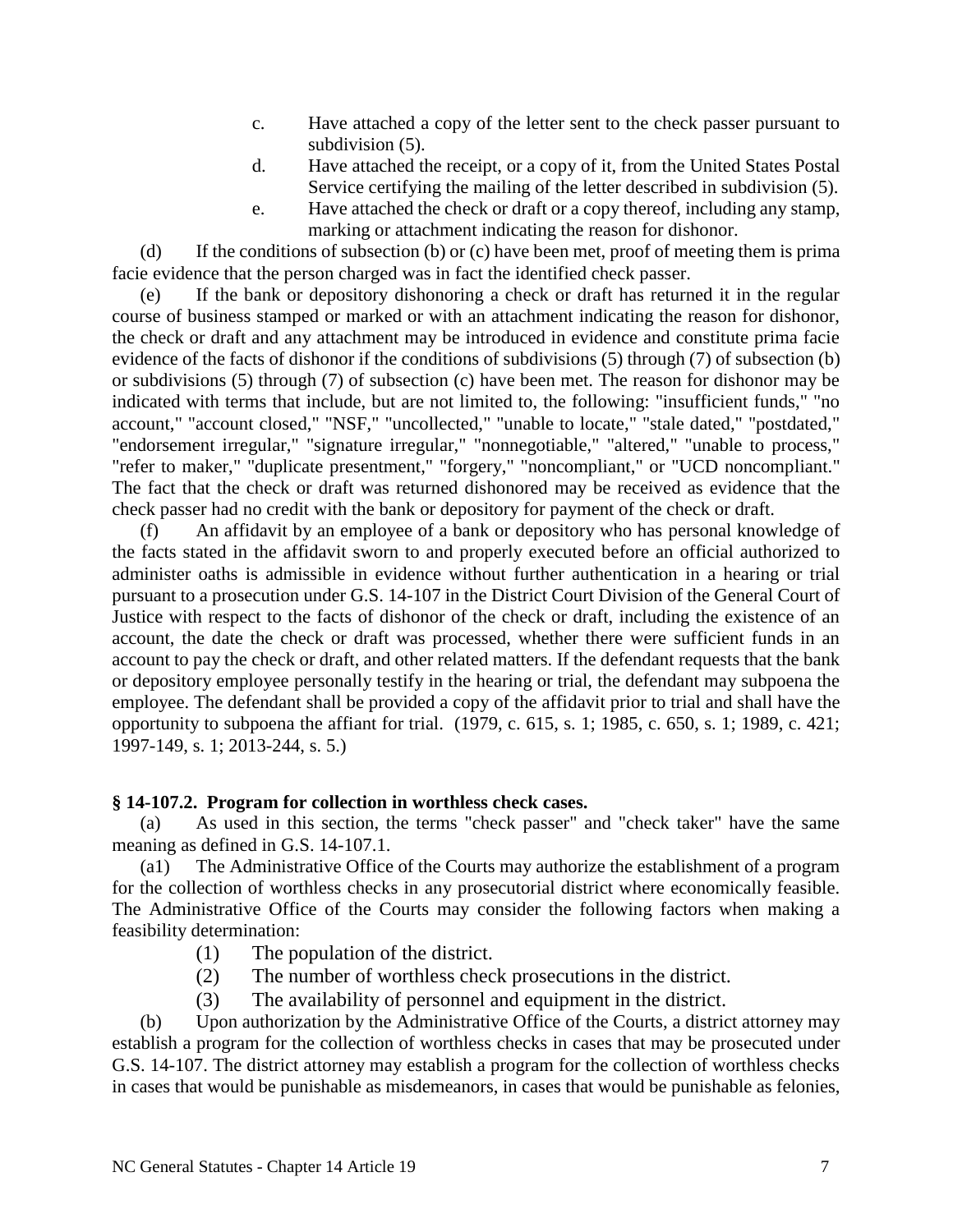or both. The district attorney shall establish criteria for the types of worthless check cases that will be eligible under the program.

(b1) A community mediation center may establish and charge fees for its services in the collection of worthless checks as part of a program established under this section and may assist the Administrative Office of the Courts and district attorneys in the establishment of worthless check programs in any districts in which worthless check programs have not been established.

(c) If a check passer participates in the program by paying the fee under G.S. 7A-308(c) and providing restitution to the check taker for (i) the amount of the check or draft, (ii) any service charges imposed on the check taker by a bank or depository for processing the dishonored check, and (iii) any processing fees imposed by the check taker pursuant to G.S. 25-3-506, then the district attorney shall not prosecute the worthless check case under G.S. 14-107.

(d) The Administrative Office of the Courts shall establish procedures for remitting the fee and providing restitution to the check taker.

(e) Repealed by Session Laws 2003-377, s. 3, effective August 1, 2003. (1997-443, s. 18.22(b); 1998-23, s. 11(a); 1998-212, s. 16.3(a); 1999-237, s. 17.7; 2000-67, s. 15.3A(a); 2001-61, s. 1; 2003-377, ss. 1, 2, 3; 2011-145, s. 31.24(a).)

#### **§ 14-108. Obtaining property or services from slot machines, etc., by false coins or tokens.**

Any person who shall operate, or cause to be operated, or who shall attempt to operate, or attempt to cause to be operated any automatic vending machine, slot machine, coin-box telephone or other receptacle designed to receive lawful coin of the United States of America in connection with the sale, use or enjoyment of property or service, by means of a slug or any false, counterfeited, mutilated, sweated or foreign coin, or by any means, method, trick or device whatsoever not lawfully authorized by the owner, lessee or licensee, of such machine, coin-box telephone or receptacle, or who shall take, obtain or receive from or in connection with any automatic vending machine, slot machine, coin-box telephone or other receptacle designed to receive lawful coin of the United States of America in connection with the sale, use or enjoyment of property or service, any goods, wares, merchandise, gas, electric current, article of value, or the use or enjoyment of any telephone or telegraph facilities or service, or of any musical instrument, phonograph or other property, without depositing in and surrendering to such machine, coin-box telephone or receptacle lawful coin of the United States of America to the amount required therefor by the owner, lessee or licensee of such machine, coin-box telephone or receptacle, shall be guilty of a Class 2 misdemeanor. (1927, c. 68, s. 1; 1969, c. 1224, s. 3; 1993, c. 539, s. 46, c. 553, s. 8; 1994, Ex. Sess., c. 24, s. 14(c).)

#### **§ 14-109. Manufacture, sale, or gift of devices for cheating slot machines, etc.**

Any person who, with intent to cheat or defraud the owner, lessee, licensee or other person entitled to the contents of any automatic vending machine, slot machine, coin-box telephone or other receptacle, depository or contrivance designed to receive lawful coin of the United States of America in connection with the sale, use or enjoyment of property or service, or who, knowing that the same is intended for unlawful use, shall manufacture for sale, or sell or give away any slug, device or substance whatsoever intended or calculated to be placed or deposited in any such automatic vending machine, slot machine, coin-box telephone or other such receptacle, depository or contrivance, shall be guilty of a Class 2 misdemeanor. (1927, c. 68, s. 2; 1969, c. 1224, s. 3; 1993, c. 539, s. 47; 1994, Ex. Sess., c. 24, s. 14(c).)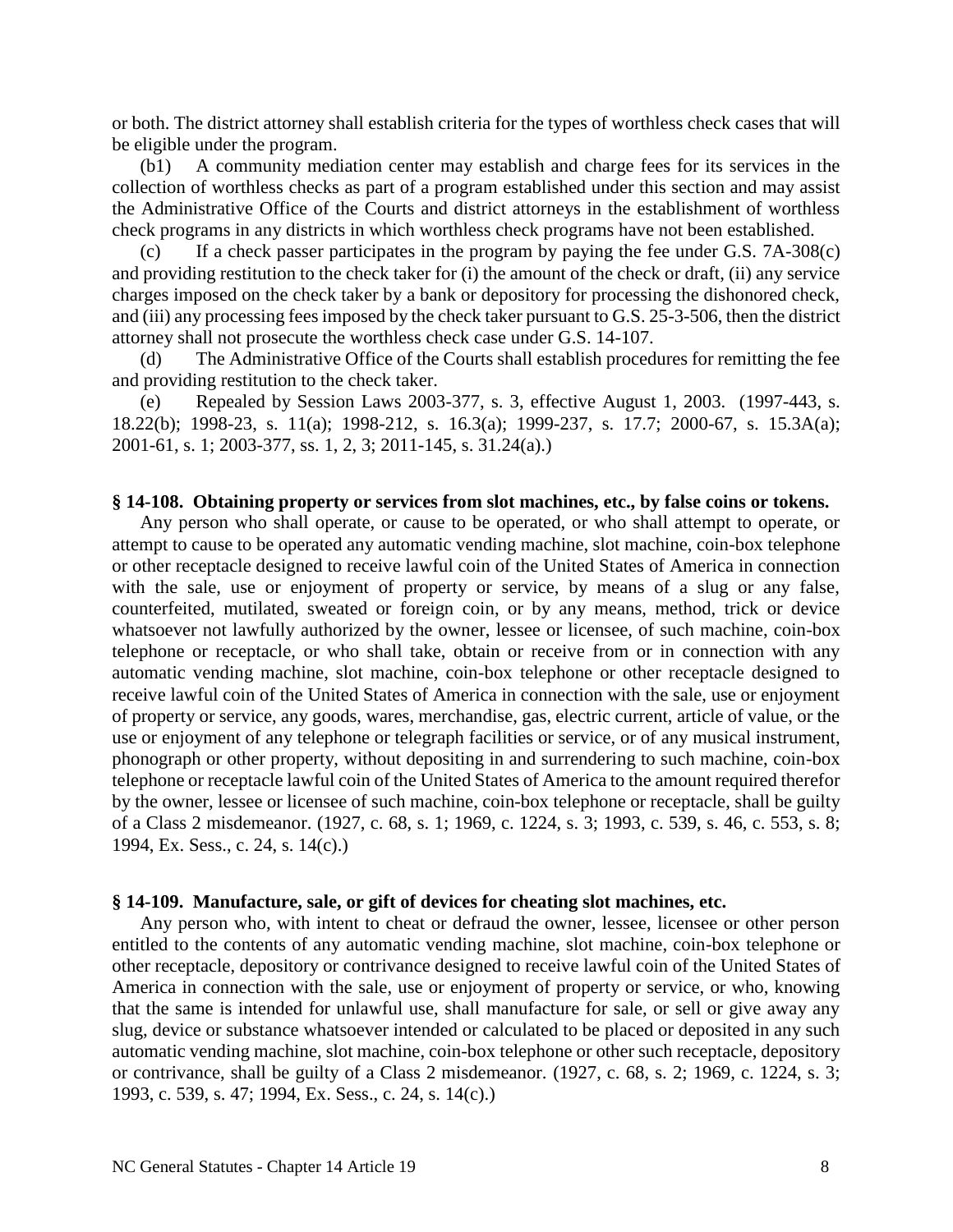### **§ 14-110. Defrauding innkeeper or campground owner.**

No person shall, with intent to defraud, obtain food, lodging, or other accommodations at a hotel, inn, boardinghouse, eating house, or campground. Whoever violates this section shall be guilty of a Class 2 misdemeanor. Obtaining such lodging, food, or other accommodation by false pretense, or by false or fictitious show of pretense of baggage or other property, or absconding without paying or offering to pay therefor, or surreptitiously removing or attempting to remove such baggage, shall be prima facie evidence of such fraudulent intent, but this section shall not apply where there has been an agreement in writing for delay in such payment. (1907, c. 816; C.S., s. 4284; 1969, c. 947; c. 1224, s. 3; 1985, c. 391; 1993, c. 539, s. 48; 1994, Ex. Sess., c. 24, s.  $14(c)$ .)

## **§ 14-111: Repealed by Session Laws 1994, Ex. Sess., c. 14, s. 72(4).**

## **§ 14-111.1. Obtaining ambulance services without intending to pay therefor – Buncombe, Haywood and Madison Counties.**

Any person who with the intent to defraud shall obtain ambulance services for himself or other persons without intending at the time of obtaining such services to pay a reasonable charge therefor, shall be guilty of a Class 2 misdemeanor. If a person or persons obtaining such services willfully fails to pay for the services within a period of 90 days after request for payment, such failure shall raise a presumption that the services were obtained with the intention to defraud, and with the intention not to pay therefor.

This section shall apply only to the Counties of Buncombe, Haywood and Madison. (1965, c. 976, s. 1; 1969, c. 1224, s. 4; 1993, c. 539, s. 49; 1994, Ex. Sess., c. 24, s. 14(c).)

## **§ 14-111.2. Obtaining ambulance services without intending to pay therefor – certain named counties.**

Any person who with intent to defraud shall obtain ambulance services without intending at the time of obtaining such services to pay, if financially able, any reasonable charges therefor shall be guilty of a Class 2 misdemeanor. A determination by the court that the recipient of such services has willfully failed to pay for the services rendered for a period of 90 days after request for payment, and that the recipient is financially able to do so, shall raise a presumption that the recipient at the time of obtaining the services intended to defraud the provider of the services and did not intend to pay for the services.

The section shall apply to Alamance, Anson, Ashe, Beaufort, Cabarrus, Caldwell, Camden, Carteret, Caswell, Catawba, Chatham, Cherokee, Clay, Cleveland, Cumberland, Davie, Duplin, Durham, Forsyth, Gaston, Graham, Guilford, Halifax, Haywood, Henderson, Hoke, Hyde, Iredell, Macon, Mecklenburg, Montgomery, New Hanover, Onslow, Orange, Pasquotank, Pender, Person, Polk, Randolph, Robeson, Rockingham, Scotland, Stanly, Surry, Transylvania, Union, Vance, Washington, Wilkes and Yadkin Counties only. (1967, c. 964; 1969, cc. 292, 753; c. 1224, s. 4; 1971, cc. 125, 203, 300, 496; 1973, c. 880, s. 2; 1977, cc. 63, 144; 1983, c. 42, s. 1; 1985, c. 335, s. 1; 1987 (Reg. Sess., 1988), c. 910, s. 1; 1993, c. 539, s. 50; 1994, Ex. Sess., c. 24, s. 14(c); 1995, c. 9, s. 2; 1999-64, s. 1; 2000-15, s. 1; 2001-106, s. 1.)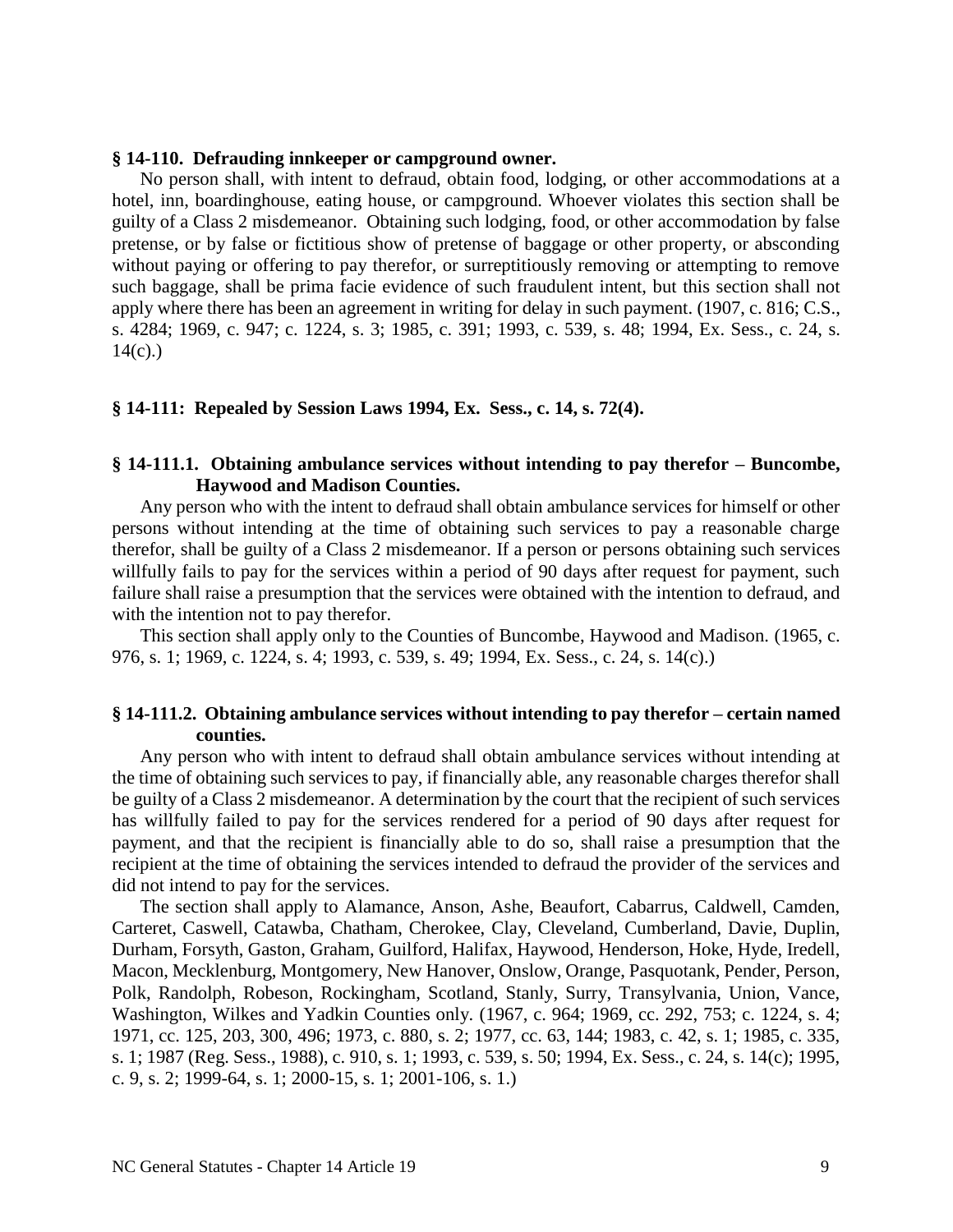### **§ 14-111.3. Making unneeded ambulance request in certain counties.**

It shall be unlawful for any person or persons to willfully obtain or attempt to obtain ambulance service that is not needed, or to make a false request or report that an ambulance is needed. Every person convicted of violating this section shall be guilty of a Class 3 misdemeanor.

This section shall apply only to the Counties of Alamance, Ashe, Buncombe, Cabarrus, Camden, Carteret, Cherokee, Clay, Cleveland, Davie, Duplin, Durham, Graham, Greene, Halifax, Haywood, Hoke, Macon, Madison, New Hanover, Onslow, Pender, Polk, Robeson, Rockingham, Washington, Wilkes and Yadkin. (1965, c. 976, s. 2; 1971, c. 496; 1977, c. 96; 1983, c. 42, s. 2; 1985, c. 335, s. 2; 1987 (Reg. Sess., 1988), c. 910, s. 2; 1989, c. 514; 1989 (Reg. Sess., 1990), c. 834; 1993, c. 539, s. 51; 1994, Ex. Sess., c. 24, s. 14(c); 1995, c. 9, s. 3; 1999-64, s. 2; 2000-15, s. 2; 2001-106, s. 2.)

### **§ 14-111.4. Misuse of 911 system.**

It is unlawful for an individual who is not seeking public safety assistance, is not providing 911 service, or is not responding to a 911 call to access or attempt to access the 911 system for a purpose other than an emergency communication. A person who knowingly violates this section commits a Class 1 misdemeanor. (2007-383, s. 1(b); 2013-286, s. 1.)

#### **§ 14-112. Obtaining merchandise on approval.**

If any person, with intent to cheat and defraud, shall solicit and obtain from any merchant any article of merchandise on approval, and shall thereafter, upon demand, refuse or fail to return the same to such merchant in an unused and undamaged condition, or to pay for the same, such person so offending shall be guilty of a Class 2 misdemeanor. Evidence that a person has solicited a merchant to deliver to him any article of merchandise for examination or approval and has obtained the same upon such solicitation, and thereafter, upon demand, has refused or failed to return the same to such merchant in an unused and undamaged condition, or to pay for the same, shall constitute prima facie evidence of the intent of such person to cheat and defraud, within the meaning of this section: Provided, this section shall not apply to merchandise sold upon a written contract which is signed by the purchaser. (1911, c. 185; C.S., s. 4285; 1941, c. 242; 1969, c. 1224, s. 2; 1993, c. 539, s. 52; 1994, Ex. Sess., c. 24, s. 14(c).)

## **§ 14-112.1. Repealed by Session Laws 1967, c. 1088, s. 2.**

### **§ 14-112.2. Exploitation of an older adult or disabled adult.**

- (a) The following definitions apply in this section:
	- (1) Disabled adult. A person 18 years of age or older or a lawfully emancipated minor who is present in the State of North Carolina and who is physically or mentally incapacitated as defined in G.S. 108A-101(d).
	- (2) Older adult.  $A$  person 65 years of age or older.

(b) It is unlawful for a person: (i) who stands in a position of trust and confidence with an older adult or disabled adult, or (ii) who has a business relationship with an older adult or disabled adult to knowingly, by deception or intimidation, obtain or use, or endeavor to obtain or use, an older adult's or disabled adult's funds, assets, or property with the intent to temporarily or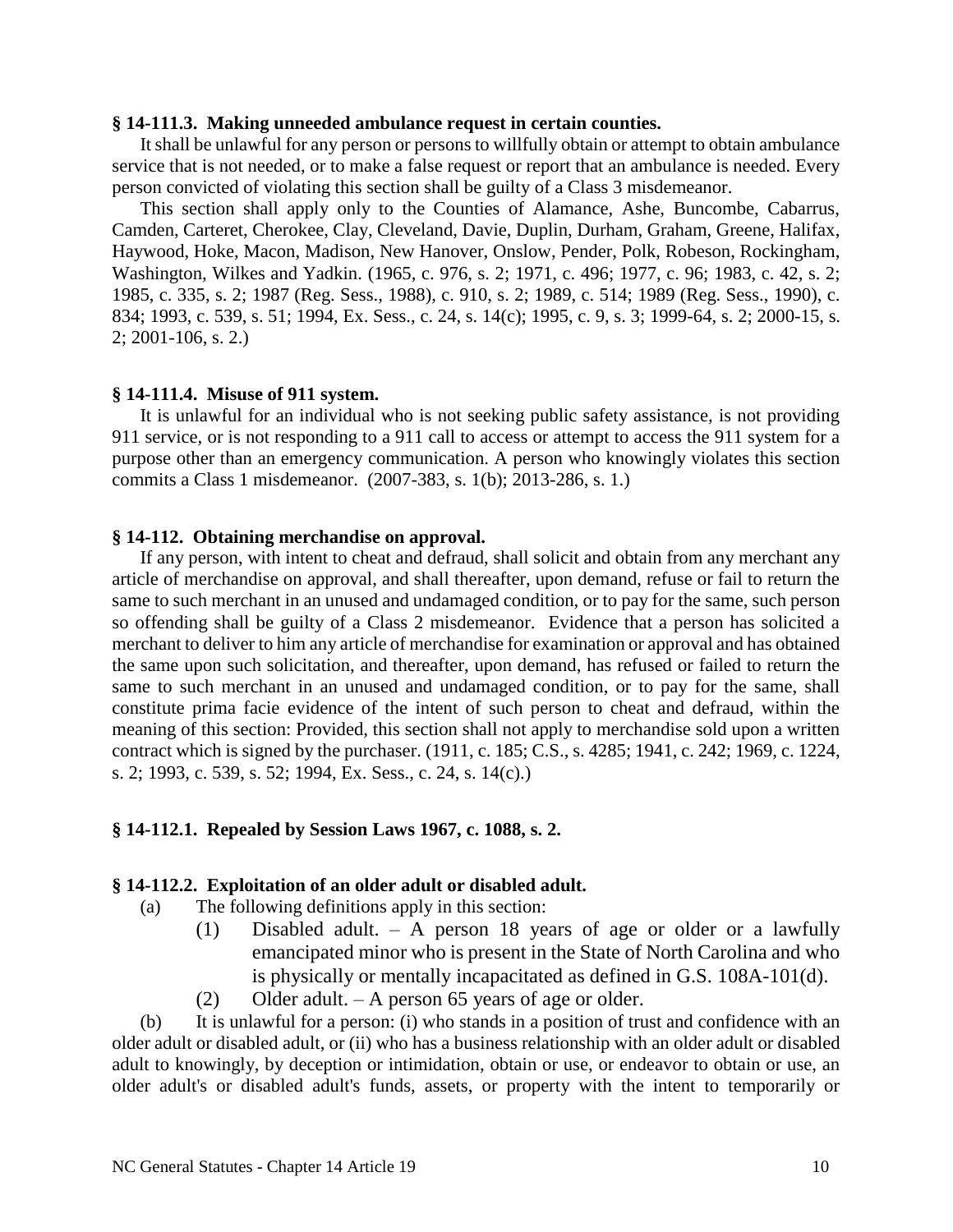permanently deprive the older adult or disabled adult of the use, benefit, or possession of the funds, assets, or property, or to benefit someone other than the older adult or disabled adult.

(c) It is unlawful for a person to knowingly, by deception or intimidation, obtain or use, endeavor to obtain or use, or conspire with another to obtain or use an older adult's or disabled adult's funds, assets, or property with the intent to temporarily or permanently deprive the older adult or disabled adult of the use, benefit, or possession of the funds, assets, or property, or benefit someone other than the older adult or disabled adult. This subsection shall not apply to a person acting within the scope of that person's lawful authority as the agent for the older adult or disabled adult.

- (d) A violation of subsection (b) of this section is punishable as follows:
	- (1) If the funds, assets, or property involved in the exploitation of the older adult or disabled adult is valued at one hundred thousand dollars (\$100,000) or more, then the offense is a Class F felony.
	- (2) If the funds, assets, or property involved in the exploitation of the older adult or disabled adult is valued at twenty thousand dollars (\$20,000) or more but less than one hundred thousand dollars (\$100,000), then the offense is a Class G felony.
	- (3) If the funds, assets, or property involved in the exploitation of the older adult or disabled adult is valued at less than twenty thousand dollars (\$20,000), then the offense is a Class H felony.
- (e) A violation of subsection (c) of this section is punishable as follows:
	- (1) If the funds, assets, or property involved in the exploitation of the older adult or disabled adult is valued at one hundred thousand dollars (\$100,000) or more, then the offense is a Class G felony.
	- (2) If the funds, assets, or property involved in the exploitation of the older adult or disabled adult is valued at twenty thousand dollars (\$20,000) or more but less than one hundred thousand dollars (\$100,000), then the offense is a Class H felony.
	- (3) If the funds, assets, or property involved in the exploitation of the older adult or disabled adult is valued at less than twenty thousand dollars (\$20,000), then the offense is a Class I felony.

(f) If a person is charged with a violation of this section that involves funds, assets, or property valued at more than five thousand dollars (\$5,000), the district attorney may file a petition in the pending criminal proceeding before the court with jurisdiction over the pending charges to freeze the funds, assets, or property of the defendant in an amount up to one hundred fifty percent (150%) of the alleged value of funds, assets, or property in the defendant's pending criminal proceeding for purposes of restitution to the victim. The standard of proof required to freeze the defendant's funds, assets, or property shall be by clear and convincing evidence. The procedure for petitioning the court under this subsection shall be governed by G.S. 14-112.3. (2005-272, s. 2; 2006-264, s. 99; 2013-203, s. 1; 2013-337, s. 1.)

## **§ 14-112.3. Asset freeze or seizure; proceeding.**

(a) For purposes of this section, the term "assets" includes funds and property as well as other assets that may be involved in a violation of G.S. 14-112.2.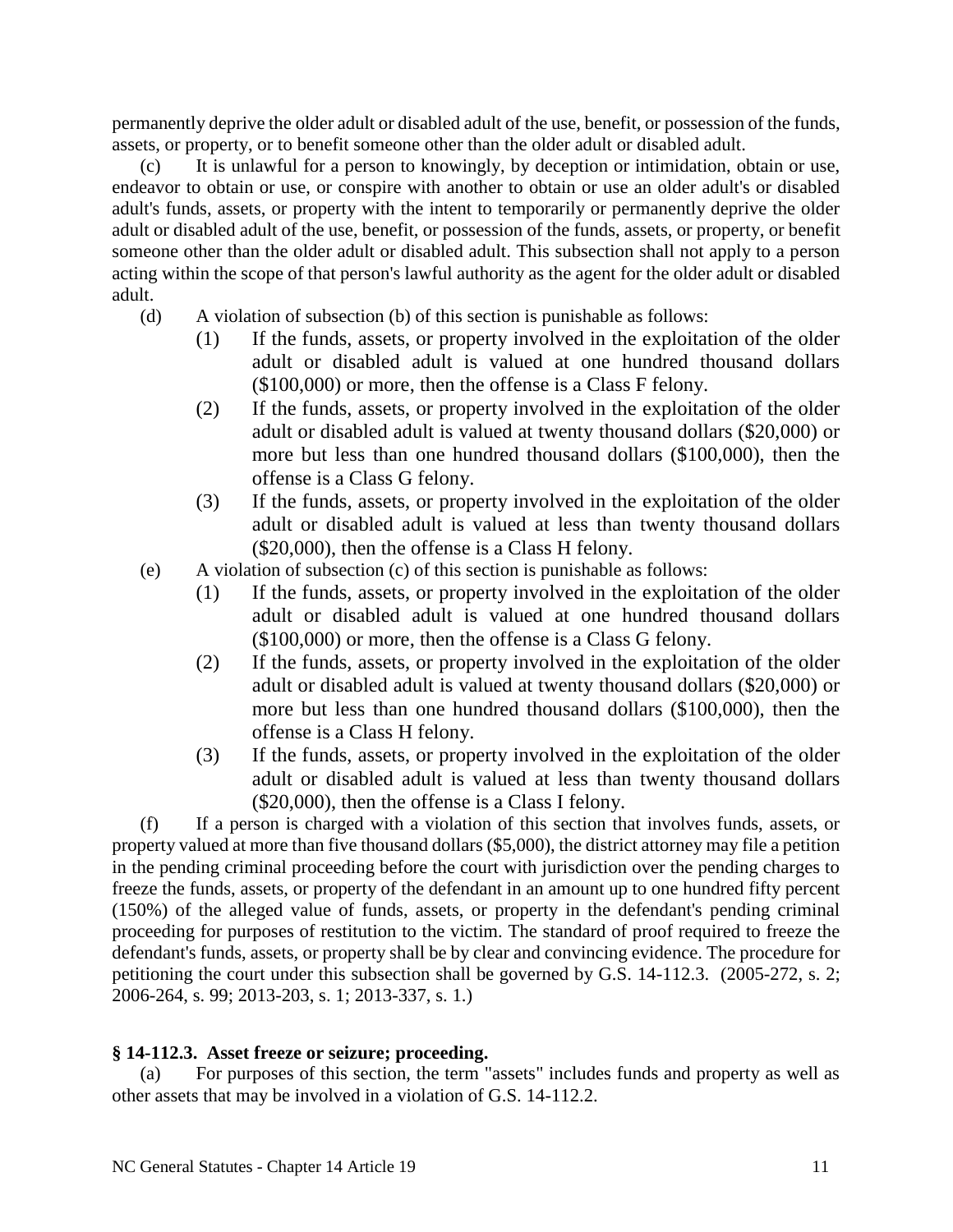(b) Whenever it appears by clear and convincing evidence that any defendant is about to or intends to divest himself or herself of assets in a manner that would render the defendant insolvent for purposes of restitution, the district attorney may make an application to the court to freeze or seize the assets of the defendant. Upon a showing by clear and convincing evidence in the hearing, the court shall issue an order to freeze or seize the assets of the defendant in the amount calculated pursuant to G.S. 14-112.2(f). The procedure for petitioning the court under this section shall be governed by G.S. 1A-1, Rule 65, except as otherwise provided in this section.

(b1) An order to freeze or seize assets shall direct the appropriate State or local law enforcement agency with territorial jurisdiction over the assets to serve and execute the order as follows:

- (1) Personal property or financial assets in the defendant's possession that are not held by a financial institution shall be seized and held until final disposition as directed by the order.
- (2) If the asset is an account, intangible, or other financial asset held by a financial institution, the State or local law enforcement agency shall serve the order on the entity or institution in possession of the asset with return of service to the clerk of superior court.
- (3) If the asset is real property, then a lis pendens shall be filed as directed by the court with the clerk in the county or counties where the property is located in accordance with Article 11 of Chapter 1 of the General Statutes. If property is located in multiple counties, a lis pendens shall be filed in each county.
- (4) For all orders served and executed in accordance with subsection (b1) of this section, a return of service shall be filed with the clerk of superior court by the State or local law enforcement agency with an inventory of items seized. If assets identified are financial assets as listed in subdivision (2) of this subsection, then the law enforcement agency shall list the financial institution wherein such funds are held and the amount of said funds. Said inventory should also identify any and all available real property and identify the counties wherein lis pendens were filed in accordance with subdivision (3) of this subsection.

(b2) A record of any personal property seized by a law enforcement agency pursuant to this section shall be kept and maintained as provided in Article 2 of Chapter 15 of the General Statutes, except that the property shall not be disposed of other than pursuant to an order of the court entered pursuant to this section. Property frozen or seized pursuant to this section shall be deemed to be in the custody of the law enforcement agency seizing it and shall be removed and stored in the discretion of that law enforcement agency, which may do any of the following:

- (1) Place the property under seal.
- (2) Remove the property to a place designated by the law enforcement agency.
- (3) Request that the North Carolina Department of Justice take custody of the property and remove it to an appropriate location pending an order of the court for disposition.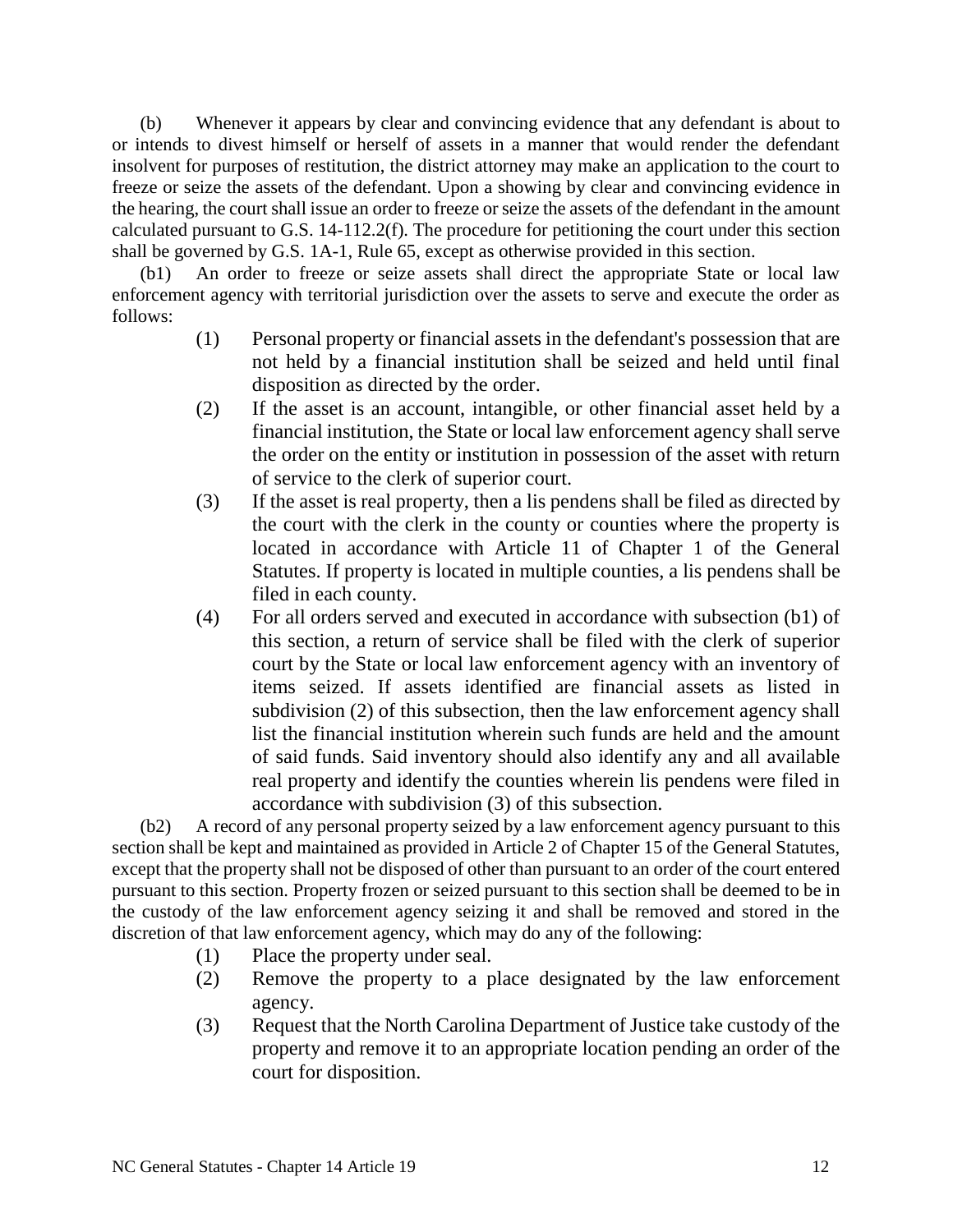(c) At any time after service of the order to freeze or seize assets, the defendant or any person claiming an interest in the assets may file a motion to release the assets.

(d) In any proceeding to release assets, the burden of proof shall be by clear and convincing evidence and shall be on the State to show that the defendant is about to, intends to, or did divest himself or herself of assets in a manner that would render the defendant insolvent for purposes of restitution. If the court finds that the defendant is about to, intends to, or did divest himself or herself of assets in a manner that would render the defendant insolvent for purposes of restitution, the court shall deny the motion.

(e) If the prosecution of the charge under G.S. 14-112.2 is terminated by voluntary dismissal without leave by the State or the court, or if a judgment of acquittal is entered, the court shall vacate the order to freeze or seize the assets. If assets are released pursuant to this subsection, accrued costs incident to the seizure, freeze, or storage of the assets shall not be charged against the defendant and shall be borne by the agency incurring those costs.

(e1) Upon conviction of the defendant, or entry of a plea of no contest, any frozen or seized assets shall be used to satisfy the defendant's restitution obligation as ordered by the court, accounting for costs incident to seizure, including costs of sale. However, if the defendant can satisfy the restitution order within a period of time designated by the court, the court may accept an alternate form of restitution satisfaction. Any excess assets shall be returned to the defendant. In order to satisfy an order of restitution, frozen or seized assets shall be handled as follows:

- (1) Assets shall be sold, transferred, paid out, or otherwise applied to the defendant's restitution obligation as follows:
	- a. If the asset is personal property or liquid assets already seized, the property shall be disposed of in accordance with the court order.
	- b. If the asset is held by a financial institution, the court shall enter an order directing the payment of those funds to the clerk in the amount specified in the restitution order or, if the amount is less than the full restitution award, the full amount of liquid assets shall be paid. The law enforcement agency shall deliver those funds to the clerk.
	- c. If the asset is real property, the court shall enter an order directing the sale of the property. The sale shall be conducted pursuant to Article 29A of Chapter 1 of the General Statutes. A private sale may be conducted pursuant to G.S. 1-339.33 through G.S. 1-339.40, if, upon receipt of the petition and satisfactory proof, it appears to the person directed to oversee the sale that a private sale is in the best interest of the victim.
- (2) The proceeds of any sale, transfer, or conversion shall be disbursed as follows:
	- a. The law enforcement agency shall pay all proceeds to the clerk of superior court and shall provide an accounting of personal property sold or liquid assets seized.
	- b. All proceeds received by the clerk shall be distributed according to the following priority:
		- 1. Payment to the victim in the full amount of the restitution order.
		- 2. The costs and expenses of the sale.
		- 3. All other necessary expenses incident to compliance with this section.